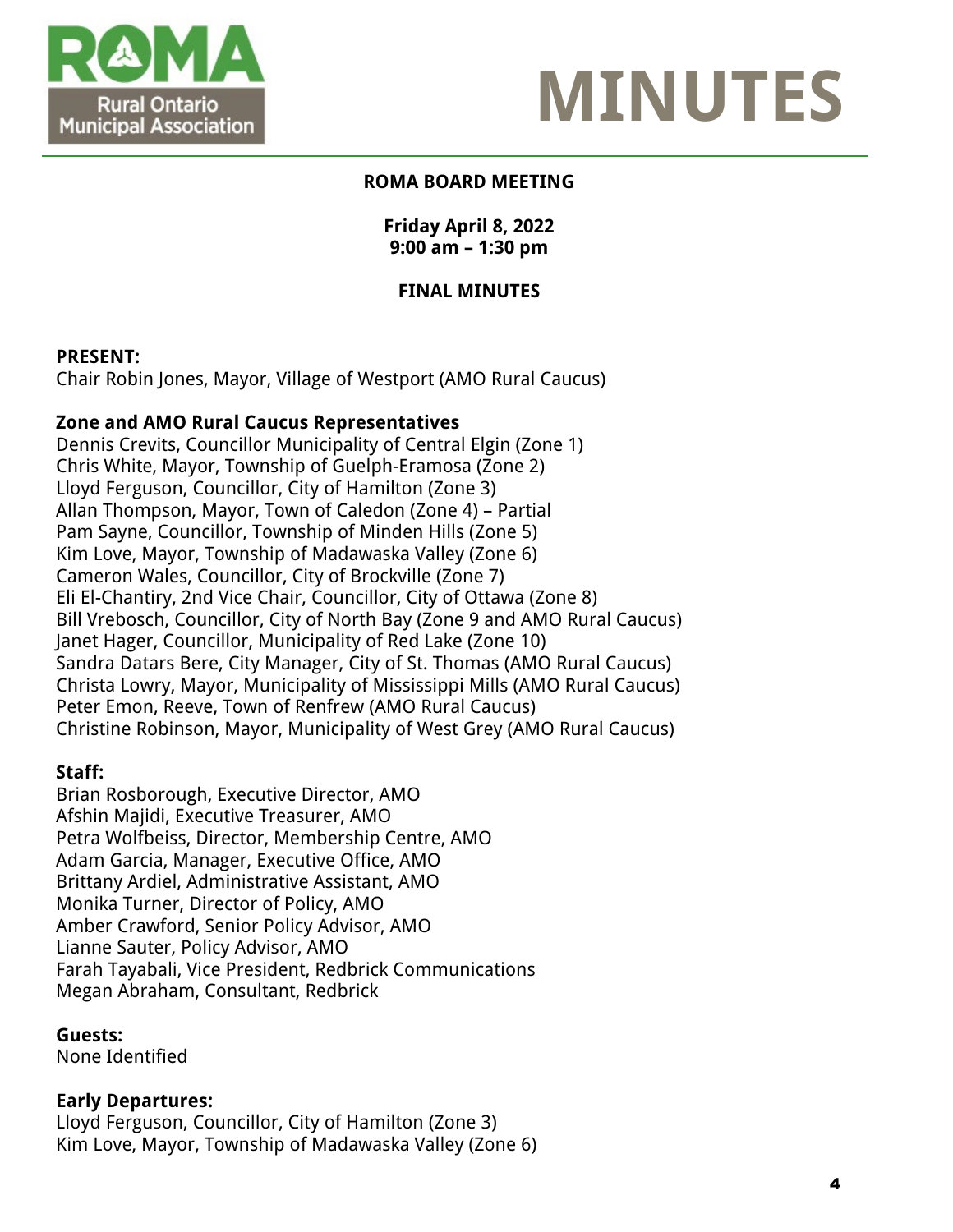Eli El-Chantiry, 2nd Vice Chair, Councillor, City of Ottawa (Zone 8) Sandra Datars Bere, CAO, Corporation of the County of Bruce (AMO Rural Caucus) Peter Emon, Reeve, Town of Renfrew (AMO Rural Caucus)

#### **Regrets:**

None Identified

1. Chair's Welcome and Introductions – ROMA Chair, Robin Jones

"We recognize that our work as the ROMA Board, and the work of our members, takes place on traditional Indigenous territories across Ontario. We recognize and respect the history, languages, and cultures of the First Nations, Metis, Inuit and all Indigenous peoples whose presence continues to enrich our communities."

- 2. Declaration
	- Pecuniary interest None Identified
	- Early departure Identified Above
- 3. Cross Province Check-In ROMA Board/All

Zone Representatives and AMO Rural Caucus members report on items of concern and interest.

## **ADMINISTRATIVE MATTERS**

4. Approval of Friday April 8, 2022 Meeting Agenda

## "That the ROMA Board approve the Agenda for the April 8, 2022 Meeting".

**Moved by: Eli El-Chantry Seconded by: Kim Love**

## **CARRIED**

5. Approval of March 11, 2022 ROMA Meeting Minutes

## "That the ROMA Board approve the March 11, 2022 Meeting minutes."

#### **Moved by: Cameron Wales Seconded by: Janet Hager**

## **CARRIED**

6. Updated 2022-2023 ROMA Board Directory

The Board was advised that an updated Board directory was distributed in the meeting package.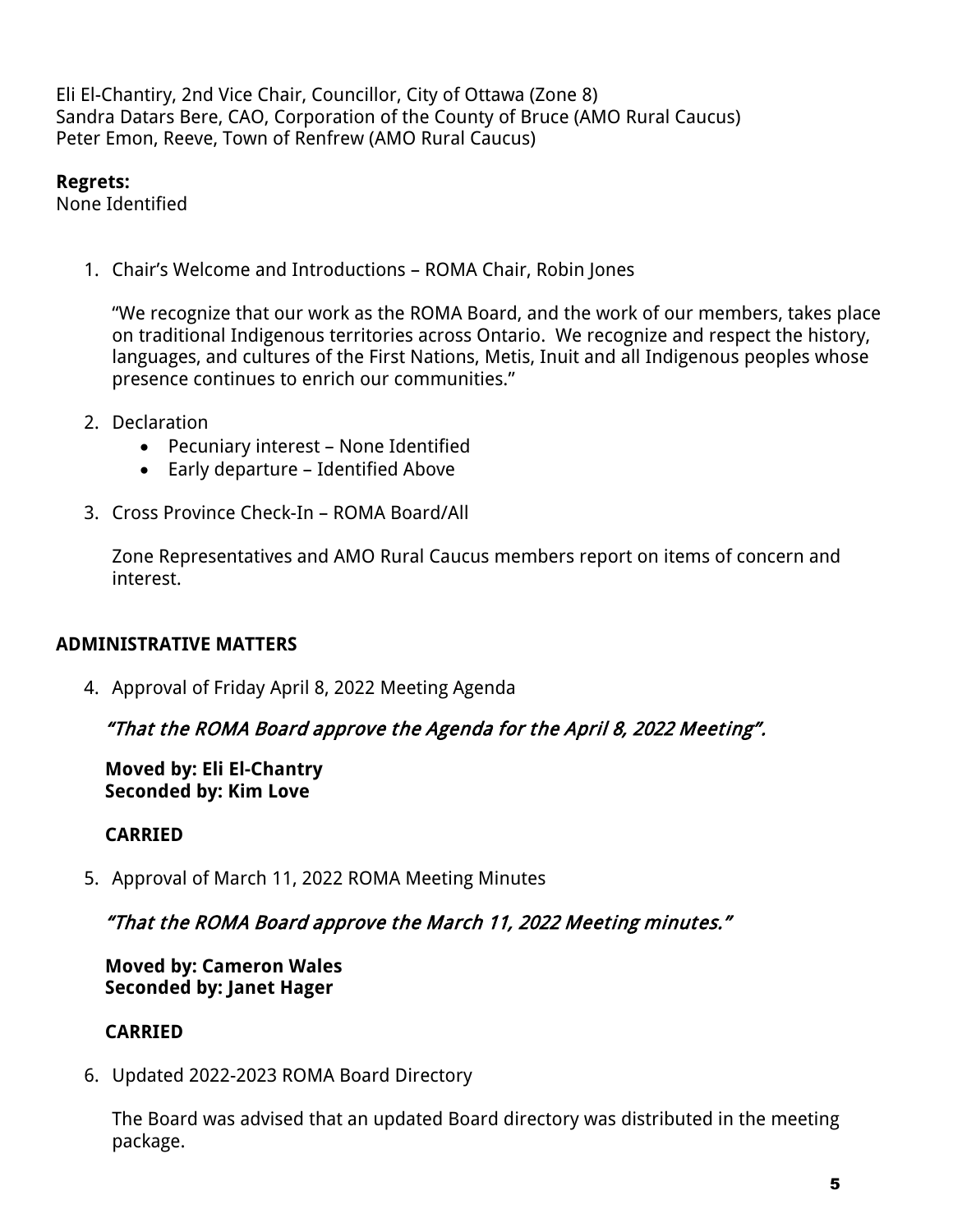- 7. Executive-Treasurer Afshin Majidi, Executive Treasurer
	- Financial Statements March 31, 2022

The ROMA Secretary Treasurer, Afshin Majidi, provided an update on year-to-date financials advising the budget position remains positive with conference expenses coming in at or below budget and indicating no areas of note or concern.

## "That the ROMA Board receive the financial statements as presented."

#### **Moved by: Lloyd Ferguson Seconded by: Dennis Crevits**

## **CARRIED**

8. ROMA Board Retreat – ROMA Chair, Robin Jones

Chair Jones confirmed with members that the annual Board Retreat is scheduled for June 9 – 10 in Caledon with preliminary arrangements being made for the Millcroft Inn. Additional details will be provided in lead up to the meeting. Chair Jones, thanked Mayor Thompson for hosting the event.

# "That the ROMA Board receive for information the update on the Board retreat scheduled for June 9-10th 2022."

**Moved by: Eli El-Chantry Seconded by: Peter Emon**

**CARRIED**

## **TIMED ITEMS**

9. 11:30 am – 12:00 pm – Communications Update and Report – Farah Tayabali, Vice President, and Megan Abraham, Consultant, Redbrick

Megan Abraham reviewed Redbrick's continued implementation of the 2022 ROMA communications plan. Highlights on key data on social media usage for February and part of March 2022 were provided and confirming ongoing strong social media engagement.

## "That the Board receive the Redbrick Communication Update as information."

**Moved by: Peter Emon Seconded by: Pam Sayne**

**CARRIED**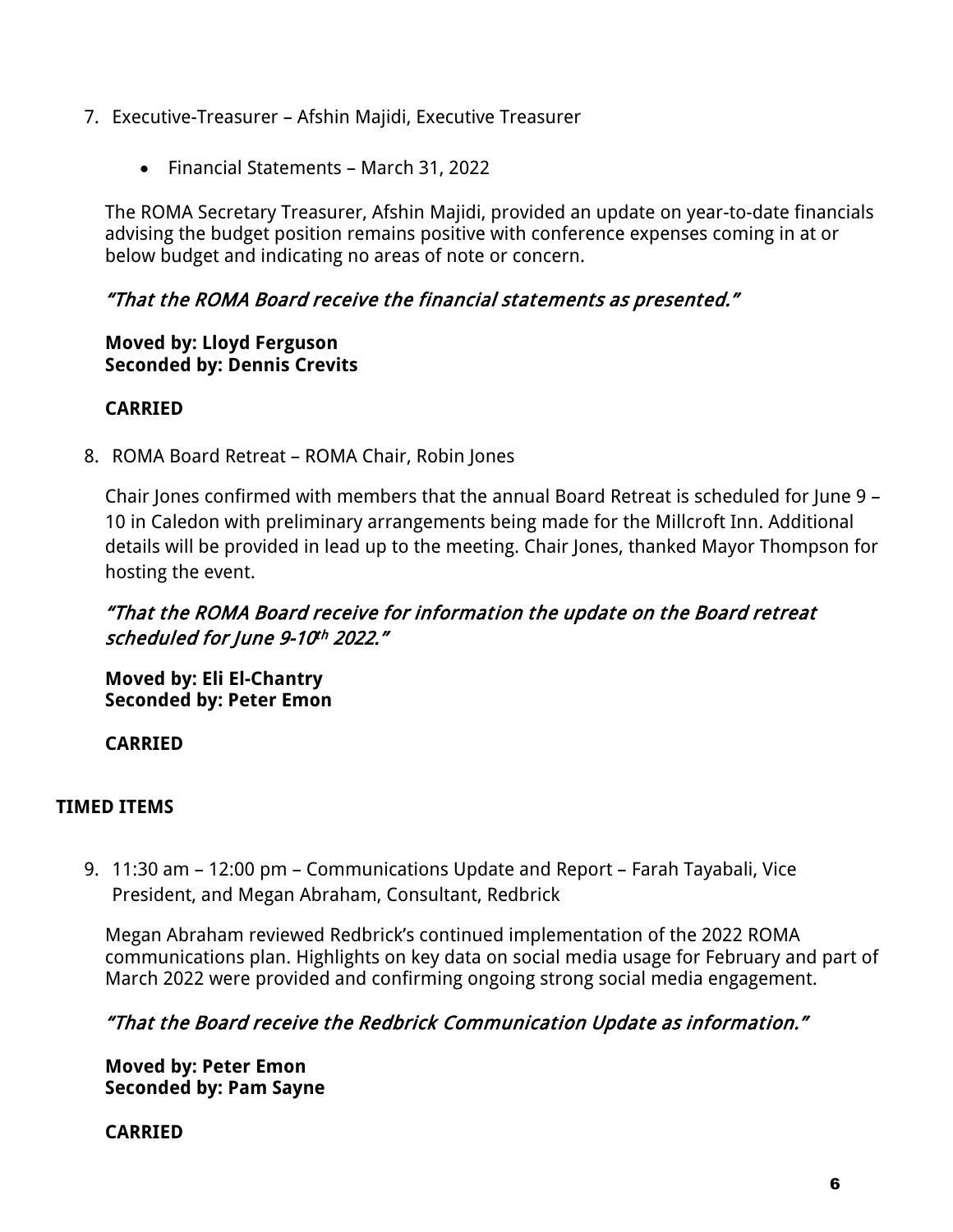# 12:00 pm – 12:15 pm Break

### **DISCUSSION ITEMS**

10. Implementing "Rural Opportunities" recommendations - ROMA Chair, Robin Jones

- i. Zone Briefings
- ii. Next steps

Chair Jones and Peter Emon, through a report back from the Communications Committee, shared the planned approach to the Zone joint briefings on the Rural Opportunities paper. Zone members will be advised through targeted communications as well as broader ROMA promotions highlighting that members can join any briefing as needed.

Board Zone representatives agreed to their participation.

### "That the ROMA Board receive as information the update on actions and communications on implementing the ROMA "Rural Opportunities" action plan."

#### **Moved by: Peter Emon Seconded by: Pam Sayne**

### **CARRIED**

11. Report on *The More Homes for Everyone Act, 2022*. – Amber Crawford, Senior Policy Advisor, AMO, Michael Jacek, Senior Policy Advisor, AMO, Lianne Sauter, Policy Advisor, AMO Daniela Spagnuolo, Policy Advisor, AMO

Amber Crawford, AMO Senior Policy Advisor provided a briefing and discussion on the More Homes for Everyone Act, 2022, which includes a newly created tool.

AMO policy staffed provided an overview of the numerous legislative and regulatory changes contained in the government's More Homes for Everyone Plan and Bill 109. The intent of these efforts by the government is to make it easier for Ontarians to buy a home by increasing housing supply in the province.

"That the ROMA Board receive as information Amber Crawford's briefing on the "More Homes for Everyone Act, 2022."

**Moved by: Lloyd Ferguson Seconded by: Pam Sayne CARRIED**

12. Policy Update – Amber Crawford, Senior Policy Advisor, AMO

Amber Crawford, reviewed recent activity on broadband and waste diversion.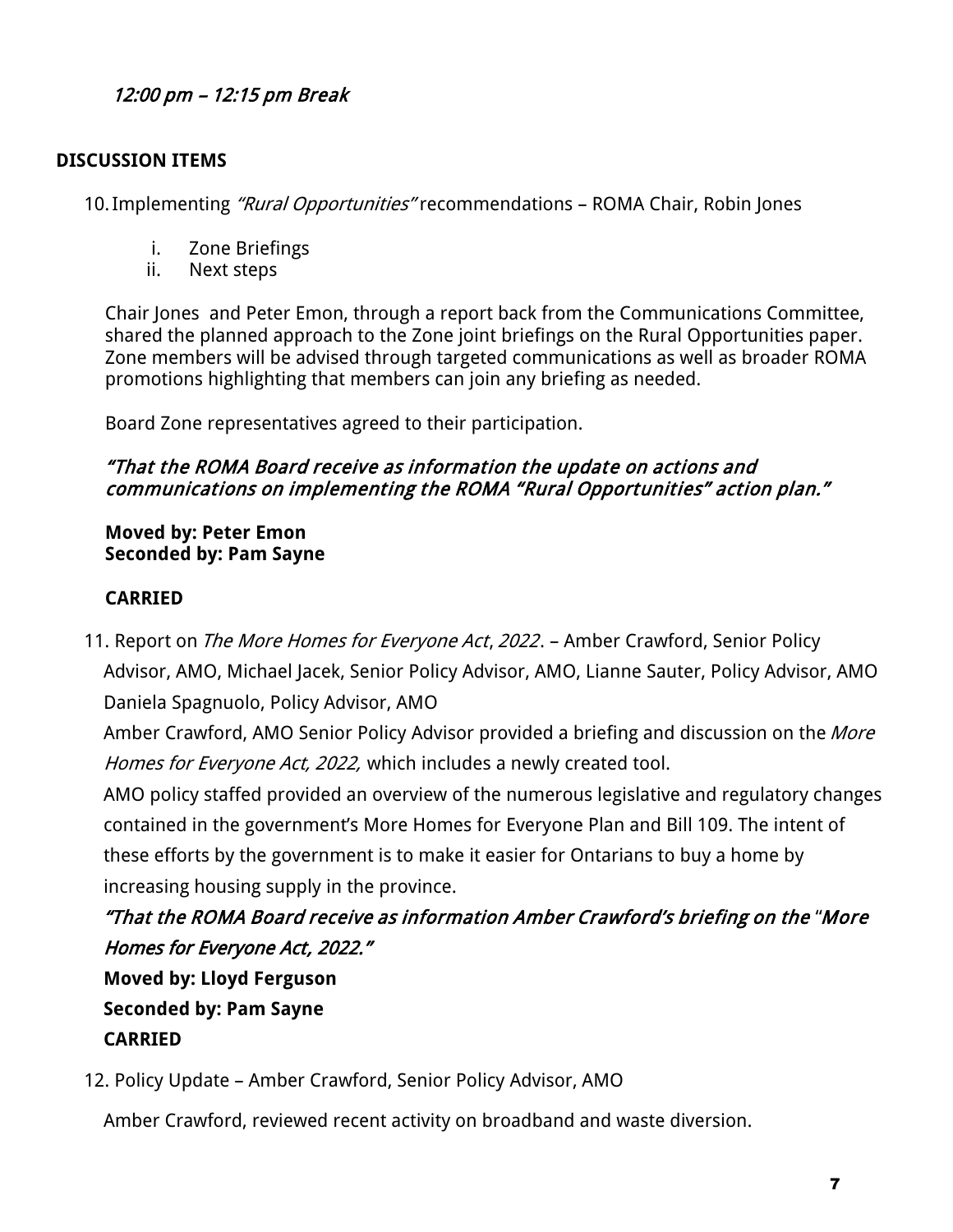- Broadband
- Waste Diversion

# "That the ROMA Board receive as information Amber Crawford's AMO policy update."

**Moved by: Kim Love Seconded by: Peter Emon**

## **CARRIED**

# **REPORTS OF AMO and ROMA COMMITTEES**

- 13.Committee Reports
	- i. Nuclear Waste Management Ontario (NWMO) Municipal Forum Allan Thompson, Mayor, Town of Caledon (Zone 4)
	- ii. Teeny Tiny Summits Pam Sayne, Councillor, Township of Minden Hills (Zone 5)
	- iii. Other

No updates were provided.

## **INFORMATION ITEMS (#14-16)**

Information items #15 and #16 were selected for further discussion.

#### 15.CEMETARIES

- i. Resolution 079-22 Call for Action re Abandoned Cemeteries
- 16.OTHER
	- i. Black River Matheson ROMA re Physicians Nov 2 2021

#### "That the ROMA Board of Directors receive as information the Board package information items."; and

"That the ROMA Board respond to item #15 Resolution 079-22 Call for Action re Abandoned Cemeteries and item #16 Black River Matheson ROMA re Physicians Nov 2 2021."

**Moved by: Sandra Datars Bere Seconded by: Bill Vrebosch** 

**CARRIED** 

#### **OTHER BUSINESS**

17.Other business brought forward by members